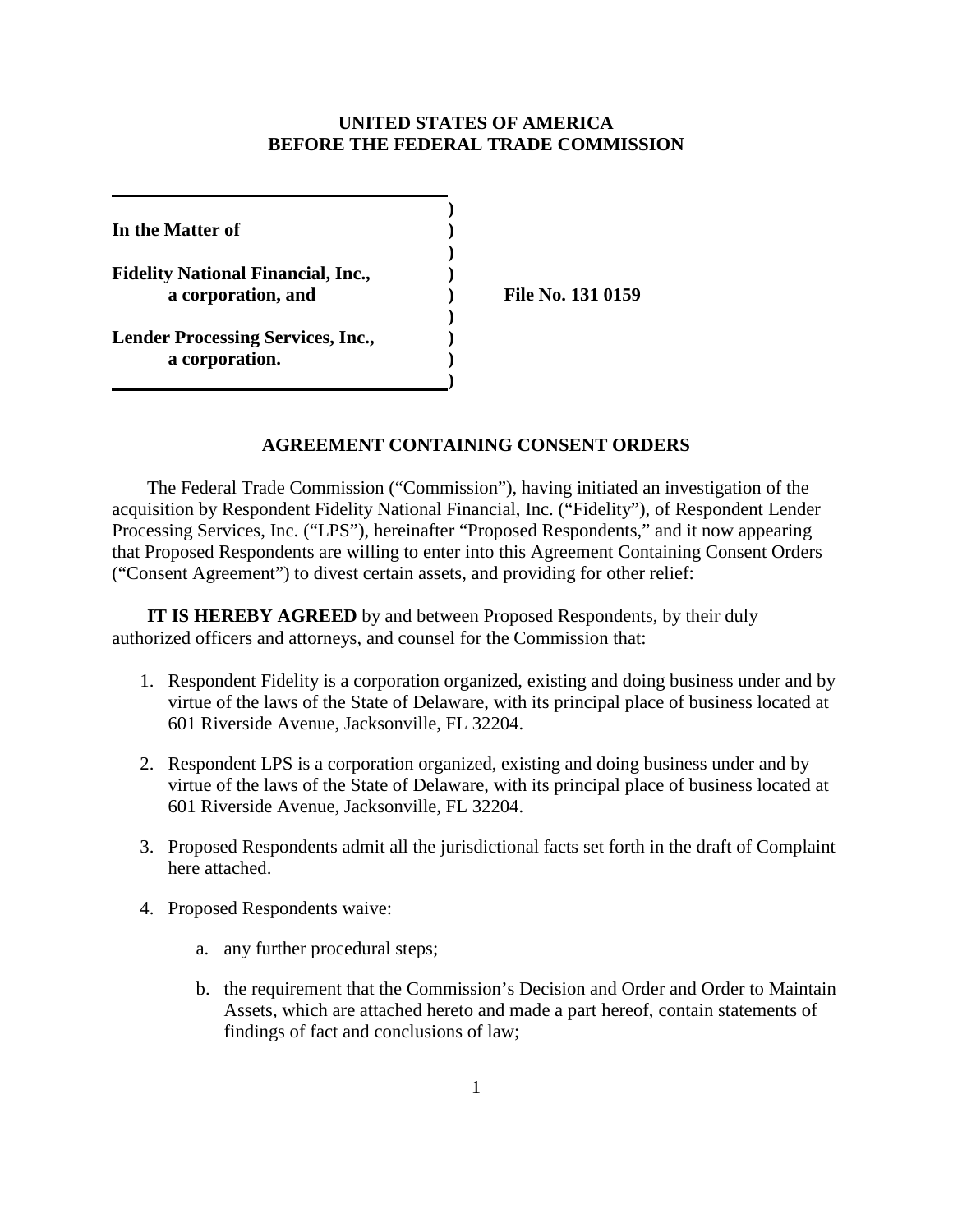- c. all rights to seek judicial review or otherwise to challenge or contest the validity of the Decision and Order and Order to Maintain Assets entered pursuant to this Consent Agreement; and
- d. any claim under the Equal Access to Justice Act.
- 5. Because there may be interim competitive harm, the Commission may issue its Complaint and Order to Maintain Assets in this matter at any time after it accepts this Consent Agreement for public comment.
- 6. Not later than thirty (30) days after the date this Consent Agreement is signed by the Proposed Respondents, the Proposed Respondents shall submit initial compliance reports, pursuant to Section 2.33 of the Commission's Rules, 16 C.F.R. § 2.33, and, thereafter, shall submit subsequent compliance reports every thirty (30) days until the Decision and Order becomes final. Each compliance report shall set forth in detail the manner in which the Proposed Respondents have complied, are complying, and will comply with the Consent Agreement and the Decision and Order. The Proposed Respondents shall provide sufficient information and documentation to enable the Commission to determine independently whether the Proposed Respondents are in compliance with the Consent Agreement and the Decision and Order.
- 7. Each report submitted pursuant to Paragraph 6 above shall be verified by a notarized signature or self-verified in a manner set forth in 28 U.S.C. § 1746. Section 2.41(a) of the Commission's Rules, 16 C.F.R. § 2.41, requires that an original and two copies of all compliance reports be filed with the Commission. The Proposed Respondents shall file an original report and one copy with the Secretary of the Commission, and shall send at least one copy directly to the Bureau of Competition's Compliance Division.
- 8. This Consent Agreement, and any reports filed pursuant to this Consent Agreement, shall not become part of the public record of the proceeding unless and until the Consent Agreement is accepted by the Commission. If accepted by the Commission, this Consent Agreement, together with the draft Complaint, will be placed on the public record for a period of thirty (30) days and information in respect thereto publicly released. The Commission thereafter may either withdraw its acceptance of this Consent Agreement and so notify each Proposed Respondent, in which event the Commission will take such action as it may consider appropriate, or issue or amend its Complaint (in such form as the circumstances may require) and issue its Decision and Order, in disposition of the proceeding.
- 9. This Consent Agreement is for settlement purposes only and does not constitute an admission by Proposed Respondents that the law has been violated as alleged in the draft of Complaint here attached, or that the facts as alleged in the draft Complaint, other than jurisdictional facts, are true.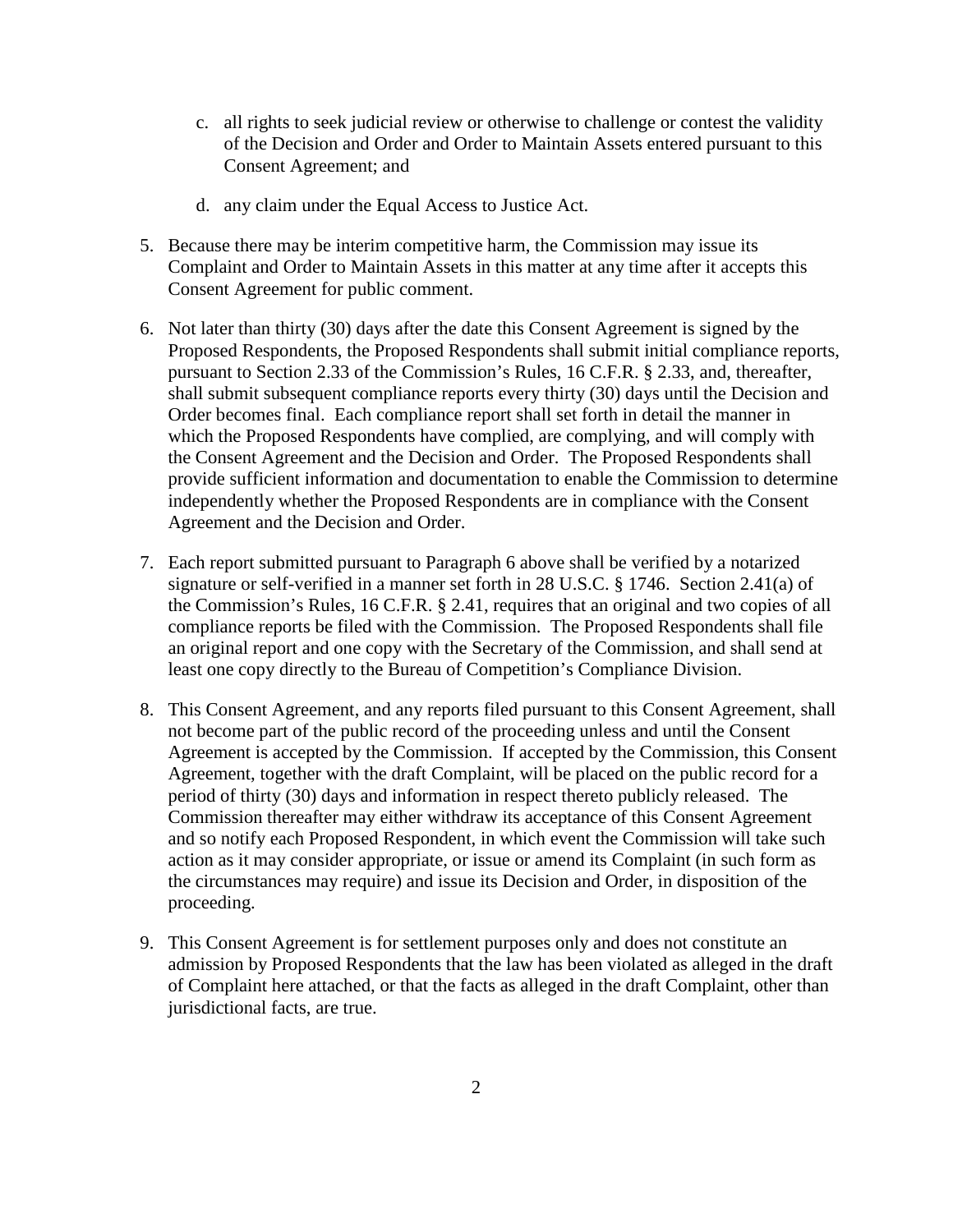- 10. This Consent Agreement contemplates that, if it is accepted by the Commission, the Commission may (a) issue and serve its Complaint corresponding in form and substance with the draft Complaint here attached; (b) issue and serve its Order to Maintain Assets; and (c) make information public with respect thereto. If such acceptance is not subsequently withdrawn by the Commission pursuant to the provisions of Commission Rule 2.34, 16 C.F.R. § 2.34, the Commission may, without further notice to Proposed Respondents, issue the attached Decision and Order containing an order to divest and providing for other relief in the disposition of the proceeding.
- 11. When final, the Decision and Order and Order to Maintain Assets shall have the same force and effect and may be altered, modified, or set aside in the same manner and within the same time as provided by statute for other orders. The Decision and Order and Order to Maintain Assets shall become final upon service. Delivery of the Complaint, the Decision and Order, and the Order to Maintain Assets to a Proposed Respondent by any means provided in Commission Rule 4.4(a), 16 C.F.R. § 4.4(a), including, without limitation, delivery to an office within the United States of the counsel for a Proposed Respondent identified on this Consent Agreement, shall constitute service. Proposed Respondents waive any rights they may have to any other manner of service. Proposed Respondents also waive any right they may otherwise have to service of any Appendices attached or incorporated by reference into the Decision and Order or Order to Maintain Assets, if Proposed Respondents are already in possession of copies of such Appendices, and agree that each is bound to comply with and will comply with the Decision and Order and the Order to Maintain Assets to the same extent as if it had been served with copies of such Appendices.
- 12. The Complaint may be used in construing the terms of the Decision and Order and the Order to Maintain Assets, and no agreement, understanding, representation, or interpretation not contained in the Decision and Order, the Order to Maintain Assets, or the Consent Agreement may be used to vary or contradict the terms of the Decision and Order or the Order to Maintain Assets.
- 13. By signing this Consent Agreement, Proposed Respondents represent and warrant that they can fulfill all the terms of the Order to Maintain Assets and accomplish the full relief contemplated by the attached Decision and Order (including effectuating the required divestiture, as well as any necessary assignments or transfers) and that all parents, subsidiaries, affiliates, and successors necessary to effectuate the full relief contemplated by this Consent Agreement are parties to this Consent Agreement or within the control of parties to this Consent Agreement.
- 14. Proposed Respondents agree that they shall interpret the Divestiture Agreement, as that term is used in the Decision and Order, in a manner that is fully consistent with all of the relevant provisions and remedial purposes of the Decision and Order.
- 15. Proposed Respondents have read the draft of Complaint, the Decision and Order, and the Order to Maintain Assets. Proposed Respondents understand that once the Decision and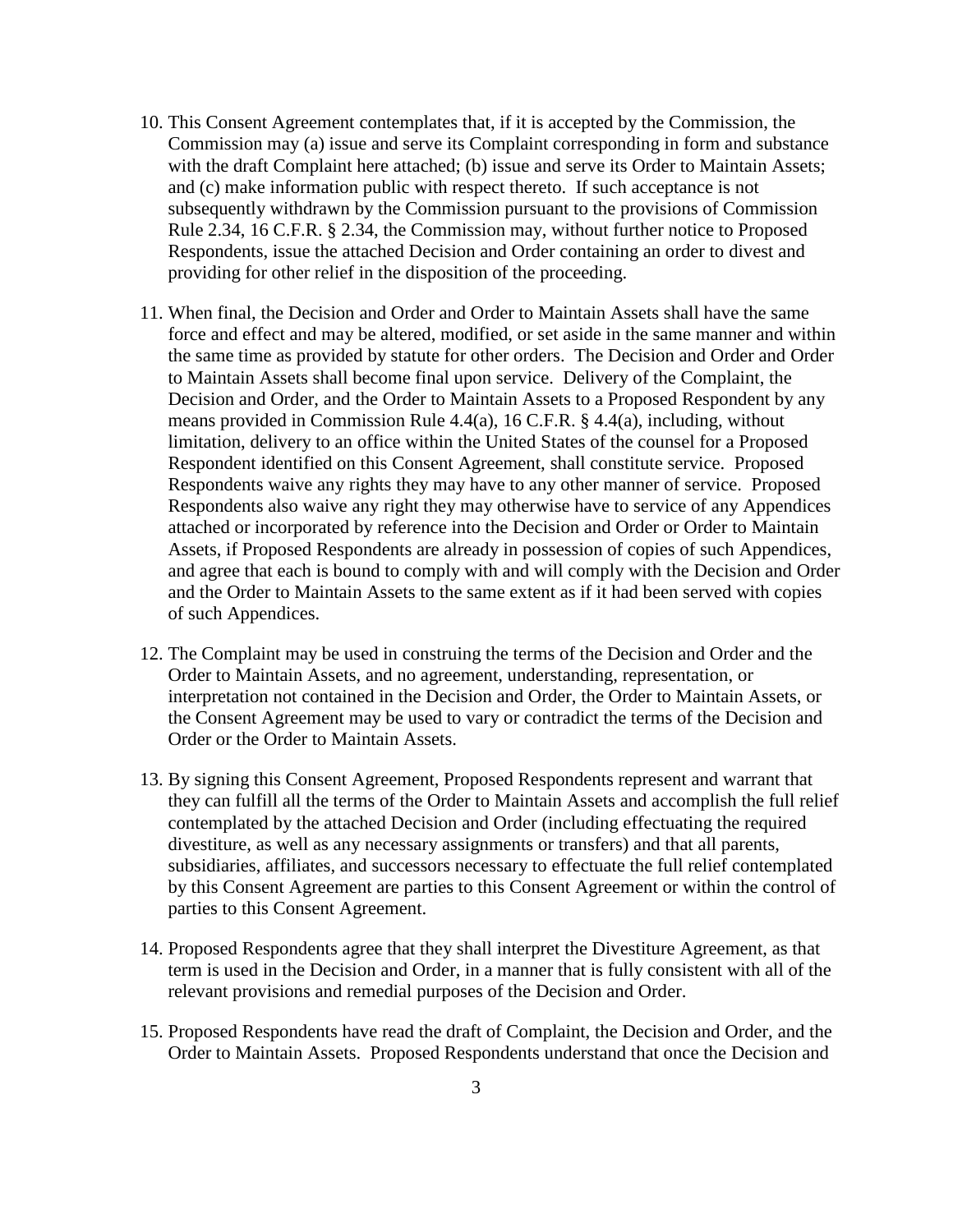Order and Order to Maintain Assets have been issued, the Proposed Respondents will be required to file one or more compliance reports setting forth in detail the manner in which they have complied, are complying, and will comply with the Decision and Order and the Order to Maintain Assets.

16. Proposed Respondents agree to comply with the terms of the proposed Decision and Order and Order to Maintain Assets from the date such Respondent signs this Consent Agreement. Proposed Respondents further understand that each may be liable for civil penalties in the amount provided by law for each violation of the Decision and Order and of the Order to Maintain Assets after such Orders become final.